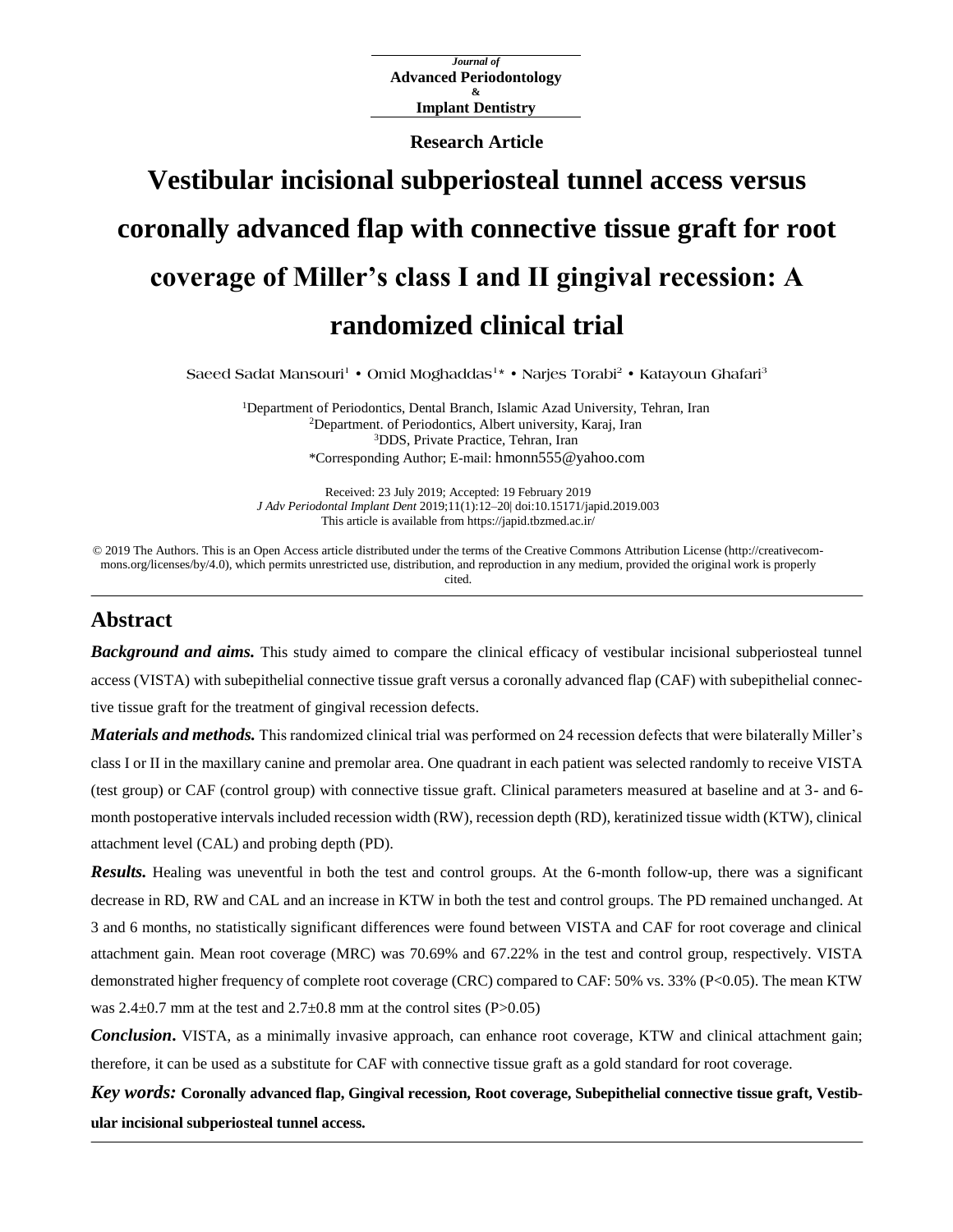## **Introduction**

ingival recession is the result of apical migration Gingival recession is the result of apical migration<br>of soft tissue margin from the cementoenamel junction (CEJ) and presents with breakdown of both the soft and hard tissues. 1 It can cause functional and esthetic problems such as hypersensitivity, esthetic problems and susceptibility to root caries for patients.<sup>3</sup> The main reasons for gingival recession include traumatic tooth brushing, improper restoration margins and anatomical conditions such as frenal pull, prominent roots and lack of attached gingiva. <sup>2</sup> Treatment of gingival recession is a challenge in mucogingival surgery and has a variable rate of predictability. Several surgical techniques, such as free gingival grafts, coronally advanced flaps (CAF), laterally positioned flaps or guided tissue regenerations, have been suggested over the years $4-6$  but according to the available systematic reviews, $7-9$  CAF with connective tissue graft is still considered as a gold standard and yields predictable results in root coverage procedures. Langer and  $Langer^{10}$  suggested the use of partial thickness flap with two vertical incisions to cover the connective tissue graft. Nelson described use of a full thickness flap to cover connective tissue graft.<sup>11</sup> Raetz $k^{12}$  proposed the envelope technique by elevating a partial thickness flap and Zabalegui et  $al<sup>13</sup>$  described a split envelope procedure by using a tunnel approach.

Envelope, tunnel and supraperiosteal techniques might provide more favorable blood supply due to the lack of vertical releasing incisions. In 2011 a new modification of the tunnel approach was introduced by Homa Zadeh, $14$  which is a conservative technique aiming to preserve blood supply and papillary integrity and increase patient compliance. The vestibular incisional subperiosteal tunnel access (VISTA) is a new technique, which is considered to be less invasive, allowing regeneration of gingival tissue by subperiosteal undermining of the soft tissue through a vestibular incision instead of elevating and relocating a flap and it has been reported that it can enhance the revascularization process. 15

Compared to VISTA, CAF with two vertical releasing incisions might decrease blood supply and jeopardize the predictable complete root coverage outcome. To date, there are no clinical trials available comparing CAF with VISTA for root coverage, and studies carried out on VISTA are scarce. The VISTA requires one single vertical incision in the vestibule underneath mucogingival junction and seems to be an interesting alternative to be evaluated in association with CAF. Thus, the aim of this study was to compare VISTA and CAF, both with connective tissue graft, for root coverage.

# **Methods**

## *Study Design*

This study was conducted as a single-center, splitmouth, randomized, clinical trial with the aim of treating Miller's class I and II gingival recession defects with two different surgical procedures namely VISTA with connective tissue graft (test group) and CAF with connective tissue graft (control group). The study protocol was approved by the Ethics Committee of Islamic Azad University of Tehran. Sample size was calculated at a minimum of eight samples in each group ( $\alpha$ <0.01,  $\beta$  <0.05).

## *Patient Selection*

Patients were selected from the patient pool of the Dental School of Islamic Azad University of Tehran, Iran from May 2015 to March 2016. The patients were included based on the following inclusion criteria: age ≥18 years, presence of Miller's class I and II defects bilaterally in maxillary canine and premolars with detectable CEJ and full-mouth O'Leary's plaque index of ≤25% (16). Pregnant or lactating females, smokers, those with systemic disorders contraindicating surgery and diabetes mellitus, those taking medications, those with a history of surgery in the past six months and patients with caries or restorations at the site were excluded. After explaining the procedures and aim of the study to the participants, written informed consent was obtained from them.

Clinical parameters that were evaluated before and after the surgery included complete root coverage (CRC), mean root coverage (MRC), recession depth (RD), recession width (RW), keratinized tissue width (KTW), attachment gain and probing depth (PD), which were compared between the two groups (*i.e.*) VISTA and CAF both with connective tissue grafts).

## *Preoperative Clinical Procedures*

After periodontal examination, the patients received oral hygiene instructions to eliminate habits related to the etiology of gingival recession. Also, they received dental prophylaxis to decrease their plaque index to <25% (17). They underwent scaling and root planing, and a maintenance program with weekly visits was scheduled for them.

## *Intra-examiner Reproducibility*

To calibrate the examiner, he measured periodontal parameters in four other patients not included in the study. The patients had one pair of bilateral recession defects around single recessed teeth (RD>2 mm). The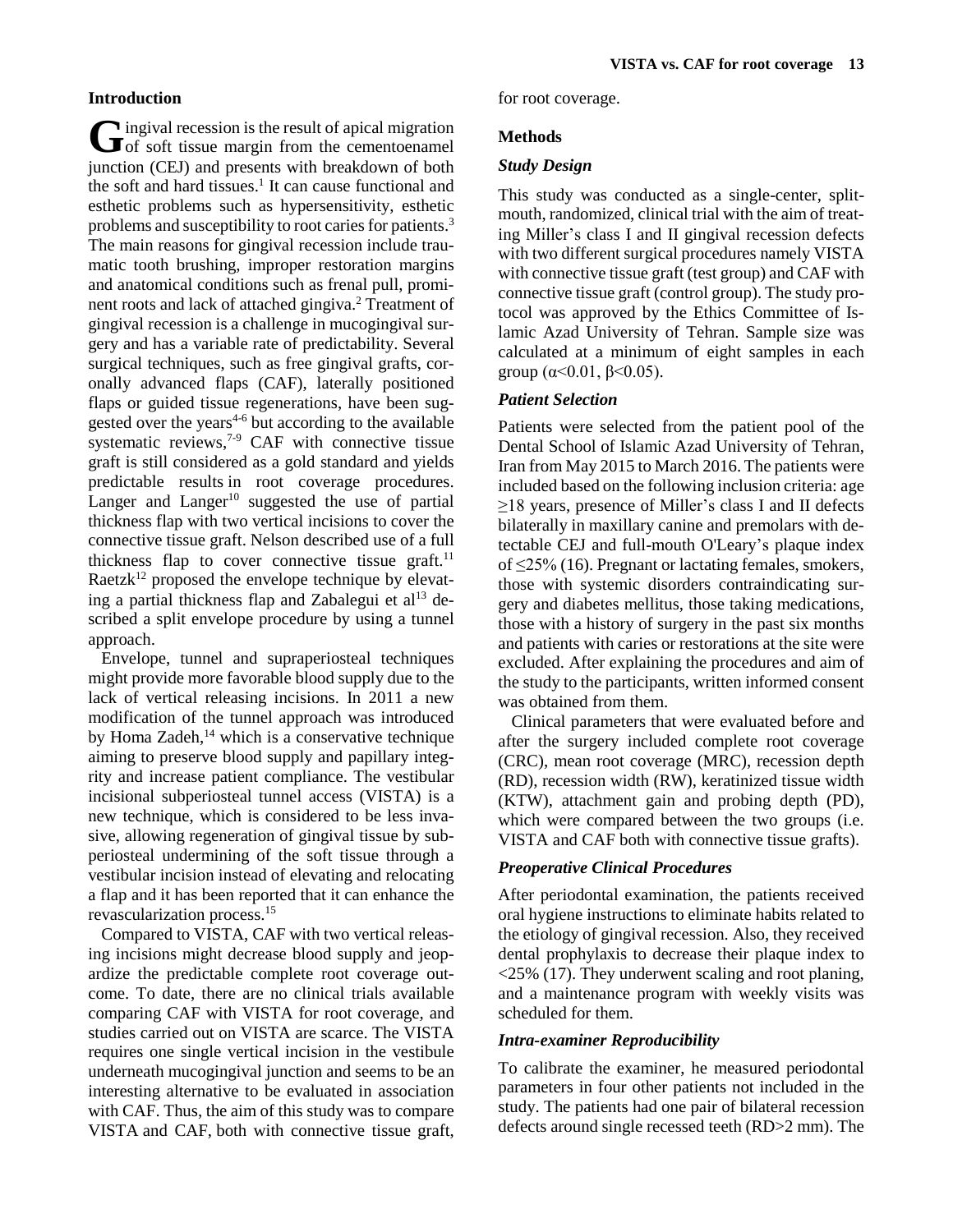examiner repeated the measurements twice with a 24 hour interval. If 90% of the measurements could be reproduced with no more than 1.0 mm difference, calibration was accepted. All the clinical examinations were performed by the same blinded examiner (intraexaminer calibration).

# *Data Collection*

Two groups of teeth in the same arch, bilaterally, were included in the study. The following clinical parameters were measured with a periodontal probe (UNC15, Hu-Friedy, Chicago, IL, USA) at baseline (before the surgical procedure) and at 3 and 6 months after surgery at the mid-buccal point of the involved teeth: (a) RD was measured in millimeters as the distance from the gingival margin to the CEJ; (b) RW was measured in millimeters at the CEJ; (c) KTW was measured in millimeters as the distance from the mucogingival junction to the gingival margin; (d) PD was measured in millimeters at the distobuccal, mid-buccal and mesiobuccal sites and (e) CAL was calculated in millimeters as RD+PD. 17

By flipping a coin, it was randomly decided which side would receive the control or test procedure. Each surgical procedure was carried out in a separate session by the same surgeon who was not involved in the clinical measurements.

# *Surgical Procedures*

In brief, after local anesthesia, the involved root surface was cleaned with a rubber cup and prophylactic paste and root planing was performed. The VISTA was performed with a 1-cm vertical incision made below the mucogingival junction in the vestibule. The subperiosteal flap was undermined with mucoperiosteal elevators and a complete access was provided to undermine the papillae with tunneling instruments (Moghaddas Tunneling Kit; MCT Company, South Korea).

After providing a proper surgical bed in each group of the study, the donor site was prepared on the palate and a single horizontal incision was made. <sup>17</sup> The

incision was made between the distal aspect of the canine tooth and the mid-palatal aspect of the first molar. A connective tissue graft with  $1-1.5$ -mm thickness was harvested in both groups and pressure was applied on the donor site with wet gauze after graft harvesting and the incision was closed with 4-0 silk sling sutures.

The connective tissue was trimmed and inserted within the subperiosteal tunnel and separately stabilized with sling sutures (5-0 polyglycolic, Vicryl, Supa, Iran). This technique allowed coronal repositioning of the gingival margin, which was then fixed by the coronally anchored suturing technique, and finally the single vertical incision was sutured. Following flap deflection, both groups received scaling and root planing of the exposed areas. Then, the flap was coronally positioned to completely cover the area and fixed with polyglycolic acid sling sutures (5-0 poly glycolic, Vicryl, Supa, Iran).

The CAF procedure was performed by two vertical, divergent releasing incisions made lateral to the recessed area. An intra-crevicular incision was made to meet the releasing incisions and a split-full-split flap was elevated beyond the mucogingival junction. Care was taken to extend the flap to mucogingival junction without perforation (in order not to compromise the blood supply).

Connective tissue graft was trimmed and placed in the recipient site and stabilized with sling sutures. The flap was passively advanced towards the crown to cover both the recession defect and connective tissue. The papillae adjacent to the treated teeth were de-epithelialized and the flap was fixed passively in a coronal position about 1-2 mm above the CEJ. Patients were followed up for six months.

Figures 1 and 2 present the surgical procedures for the control and test groups, respectively.

# *Postoperative Protocol*

The patients were instructed to avoid any mechanical trauma or tooth brushing at the surgical site for two weeks. Analgesics (ibuprofen) were prescribed as



**Figure 1. VISTA group; clinical procedure.**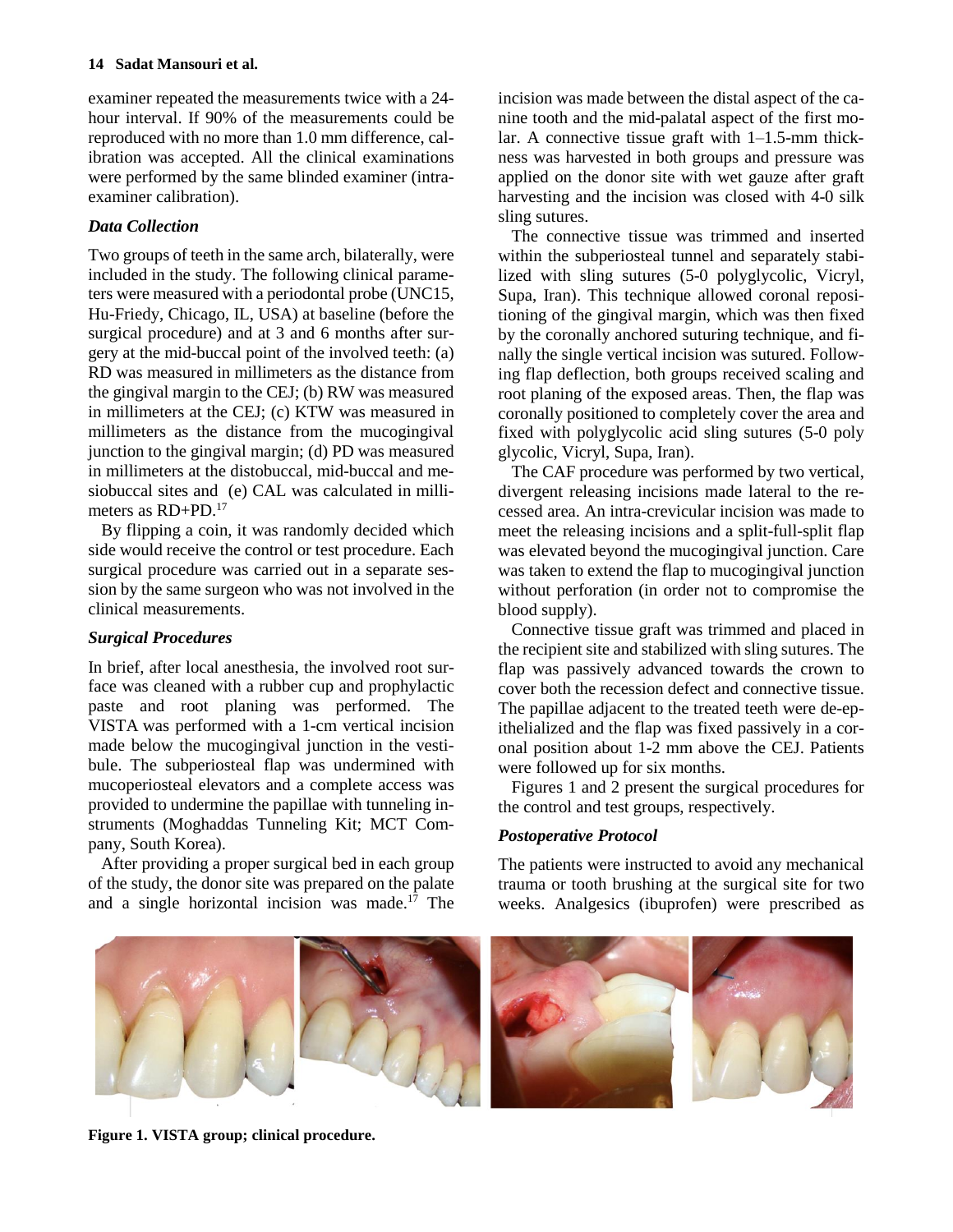

#### **Figure 2. CAF group; baseline and 6-month follow-up.**

required and the patients were instructed to rinse their mouth with 0.12% chlorhexidine twice a day for two weeks, and 500 mg amoxicillin TID was prescribed for seven days. Sutures were removed after 14 days. The patients were followed for 3 and 6 months after the surgical procedures. In the first month, the patients were scheduled for professional prophylaxis on a weekly basis. After 30 days, the patients were allowed to gently brush the teeth at the surgical site.

#### *Statistical Analysis*

Statistical analysis was carried out using SPSS 22. Kolmogorov-Smirnov test was used to evaluate normal distribution of clinical parameters. Paired t-test was used to compare data between the groups at baseline and 3 and 6 months postoperatively. Repeated measures ANOVA was used to compare the differences in clinical parameters in relation to the surgical techniques and time intervals (intra-group difference). Friedman test was applied where repeated measures ANOVA was not applicable. For all the statistical analyses, P<0.05 was considered statistically significant.

#### **Results**

Twenty-four recession sites were classified as



Miller's class I or II. All the patients completed the follow-up periods. Table 1 presents the clinical data in the test and control groups during the follow-up periods. The RD and RW reductions in both groups were significant compared to baseline  $(P<0.001)$  but the differences were not significant between the two groups (Figures 3 and 4).

Keratinized tissue gains in both groups increased significantly compared to baseline (P<0.001) but the difference between the two groups was not significant  $(P=0.1,$  Figure 5).

Clinical attachment level gain in both groups increased significantly compared to baseline (P=0.001) but the difference between the two groups was not significant ( $P=0.3$ , Figure 6).

There was no difference between the groups regarding PD reduction compared to baseline (Figure 7).

Table 2 shows the comparison of clinical parameters during the follow-up period.

Wound healing was uneventful in all the patients with no graft exposure. Both techniques caused a decrease in gingival RD without a statistically significant difference (P>0.05). The MRC was 70.69% in VISTA and 67.22% in CAF techniques (Table 3). VISTA demonstrated higher frequency of CRC compared to CAF (50% versus 33%)*.* There were no

|  |  | Table 1. Clinical parameters in the test and control groups during the follow-ups |
|--|--|-----------------------------------------------------------------------------------|
|  |  |                                                                                   |

| <b>Clinical parameters</b> | <b>Baseline</b> (mm) | Three months (mm) | Six months (mm) | <b>P-value</b> |
|----------------------------|----------------------|-------------------|-----------------|----------------|
| RD (test)                  | $1.33 \pm 2.83$      | $1.02 \pm 0.83$   | $1.02 \pm 0.83$ | 0.0001         |
| <b>RD</b> (control)        | $1.20 \pm 3.00$      | $0.85 \pm 1.00$   | $0.79 \pm 1.08$ | 0.0001         |
| <b>P-value</b>             | $-0.586$             | 0.551             | 0.339           |                |
| RW (test)                  | $1.21 \pm 3.25$      | $1.13 \pm 1.25$   | $1.13 \pm 1.25$ | 0.0001         |
| <b>RW</b> (control)        | $0.88 \pm 3.33$      | $1.04 \pm 1.00$   | $0.99 \pm 1.08$ | 0.0001         |
| <b>P-value</b>             | $-0.795$             | 0.536             | 0.656           |                |
| <b>KTW</b> (test)          | $1.49 \pm 2.66$      | $1.50 + 4.08$     | $1.53{\pm}4.00$ | 0.0001         |
| <b>KTW</b> (control)       | $2.63 \pm 3.25$      | $2.53\pm4.66$     | $2.62{\pm}4.83$ | 0.0001         |
| <b>P-value</b>             | $-0.253$             | 0.359             | 0.166           |                |
| CAL (test)                 | $1.53 \pm 4.00$      | $0.90 \pm 2.08$   | $0.86 \pm 2.25$ | 0.0001         |
| CAL (control)              | $1.34 \pm 4.00$      | $0.66 \pm 1.91$   | $0.73 \pm 2.00$ | 0.0001         |
| <b>P-value</b>             | $-1$                 | 0.551             | 0.389           |                |
| PD (test)                  | $0.51 \pm 1.41$      | $0.45 \pm 1.25$   | $0.51 \pm 1.41$ | 0.368          |
| PD (control)               | $0.28 \pm 1.08$      | $0.28 \pm 1.08$   | $0.45 \pm 1.25$ | 0.264          |
| <b>P-value</b>             | $-0.110$             | 0.166             | 0.438           |                |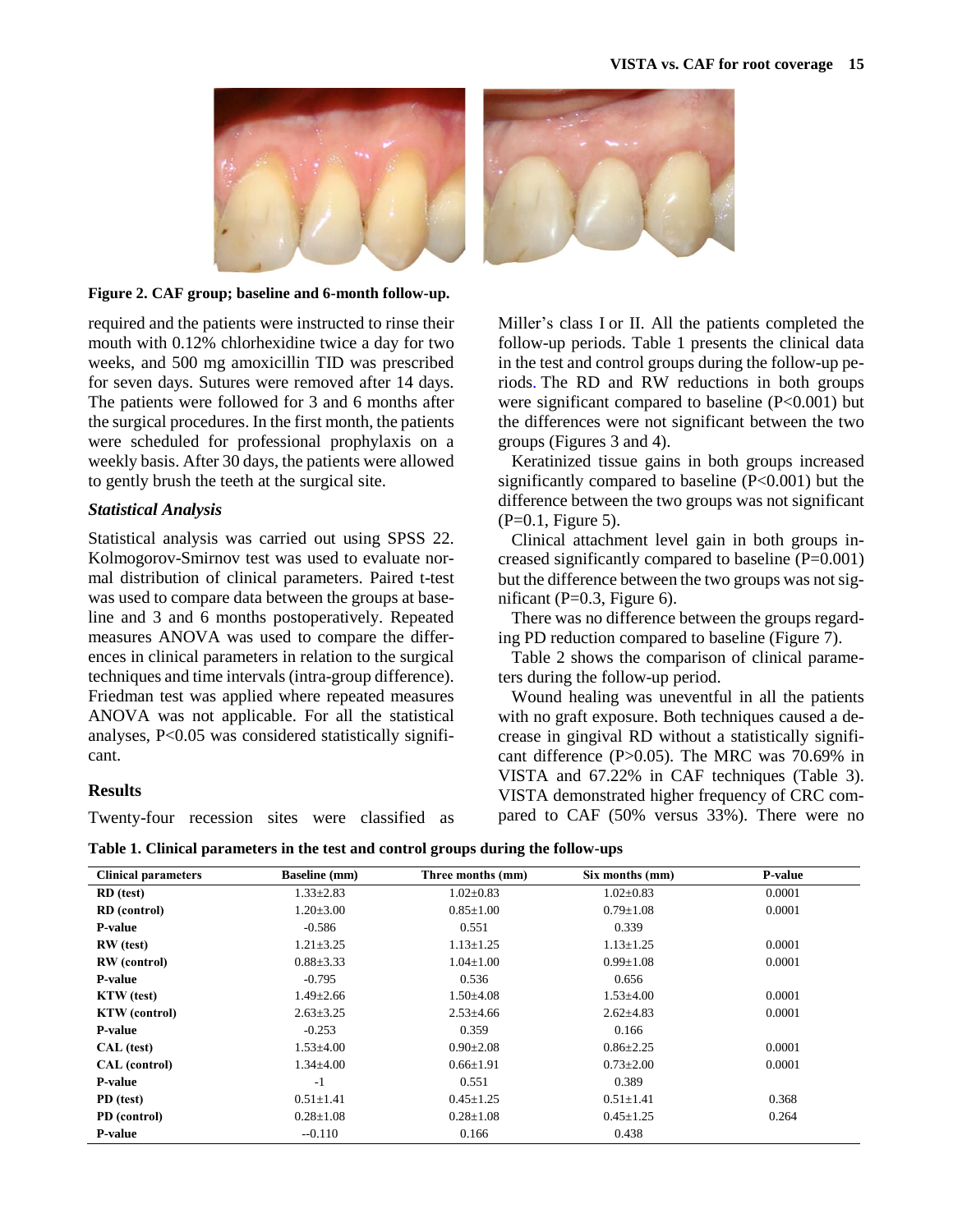#### **16 Sadat Mansouri et al.**

| <b>Clinical Parameters</b>       | <b>Differences</b> | $Mean \pm SD$    | <b>P-value</b> |
|----------------------------------|--------------------|------------------|----------------|
|                                  | $CAF(0)-VISTA(0)$  | $0.08 \pm 1.08$  | 0.595          |
| <b>Recession Width</b>           | $CAF(3)-VISTA(3)$  | $-0.25+1.35$     |                |
|                                  | $CAF(6)-VISTA(6)$  | $-0.16 \pm 1.26$ |                |
|                                  | $CAF(0)-VISTA(0)$  | $0.16 \pm 1.02$  | 0.926          |
| <b>Recession Depth</b>           | $CAF(3)-VISTA(3)$  | $0.16 \pm 0.93$  |                |
|                                  | $CAF(6)-VISTA(6)$  | $0.25 + 0.86$    |                |
|                                  | $CAF(0)-VISTA(0)$  | $0.583 \pm 1.67$ | 0.830          |
| <b>Keratinized tissue Width</b>  | $CAF(3)-VISTA(3)$  | $0.583 + 2.10$   |                |
|                                  | $CAF(6)-VISTA(6)$  | $0.833+1.94$     |                |
|                                  | $CAF(0)-VISTA(0)$  | $0.00 \pm 1.20$  | 0.756          |
| <b>Clinical Attachment Level</b> | $CAF(3)-VISTA(3)$  | $0.16 \pm 0.93$  |                |
|                                  | $CAF(6)-VISTA(6)$  | $0.25 + 0.96$    |                |
|                                  | $CAF(0)-VISTA(0)$  | $-0.33 \pm 0.38$ | 0.050          |
| <b>Probing Depth</b>             | $CAF(3)-VISTA(3)$  | $-0.16 \pm 0.38$ |                |
|                                  | $CAF(6)-VISTA(6)$  | $-0.16 \pm 0.71$ |                |

**Table 2. Comparison of clinical parameters during the follow-up period**

significant differences in gingival thickness between the two groups. The keratinized tissue height increased in the test and control groups by 1.33±0.98 mm and  $1.58\pm1.08$  mm, respectively, but the PD remained unchanged. The clinical attachment level gain in both the test and control groups was significant compared to baseline but the differences were not significant between the two groups (Table 4).

#### **Discussion**

Periodontal therapy is performed to eradicate the disease and maintain a functional and healthy dentition and supporting tissues. However, nowadays, periodontal treatments are increasingly directed towards esthetic aspects similar to dental restorations. Gingival recession is defined as apical movement of the gingival margin, leading to root surface exposure, which often causes esthetic problems, increases the susceptibility to root caries and causes dentin hypersensitivity.<sup>2,3,18</sup> Such defects need to be treated because exposure of root surfaces in the esthetic zone is unpleasant for patients. Complete root coverage up to the CEJ is demanded by many patients complaining about the unaesthetic appearance of their teeth. Several surgical techniques are available for treatment of gingival recessions but according to the available systematic reviews, 9,19,20 CAF with subepithelial connective tissue graft is the most predictable approach and is considered as the gold standard of root coverage

**Table 3. The mean root coverage in the test and control groups (mm/percentage)**

| Root coverage tech-<br>nique | Root coverage<br>(mm) | Root coverage<br>$\frac{9}{6}$ |  |
|------------------------------|-----------------------|--------------------------------|--|
| <b>CAF+SCTG</b>              | $1.9 + 0.9$           | $67.22 + 23.99$                |  |
| VISTA                        | $2+1.2$               | $70.69 + 34/85$                |  |
| <b>P-value</b>               | 0.248                 | 0.383                          |  |

procedures. Also, some modifications of this procedure are available in the literature such as modified coronally advanced tunnel (MCAT)<sup>21</sup> and modified coronally advanced flap<sup>22</sup> in conjunction with connective tissue grafts, which have shown predictable results. <sup>23</sup> VISTA is a modified technique introduced by Zadeh, <sup>14</sup> and is a minimally invasive approach for root coverage without elevating the papillae and gingival margins and without requiring partial incisions; thus, it maximizes esthetics and enhances tissue healing by not relying on vertical incisions. Our study compared VISTA with CAF and demonstrated similar clinical parameters during six months of follow-up and it was shown that both techniques were predictable in achieving root coverage.

The patients were followed for six months to evaluate the pure effect of surgical procedure without the possible effect of creeping attachment, which usually occurs 6‒12 months postoperatively (24). Creeping attachment was first introduced by Harris (25) and it was reported to consist of about 0.8 mm of tissue



**Figure 3. Comparison of the recession width in two techniques at baseline and at three and six months.**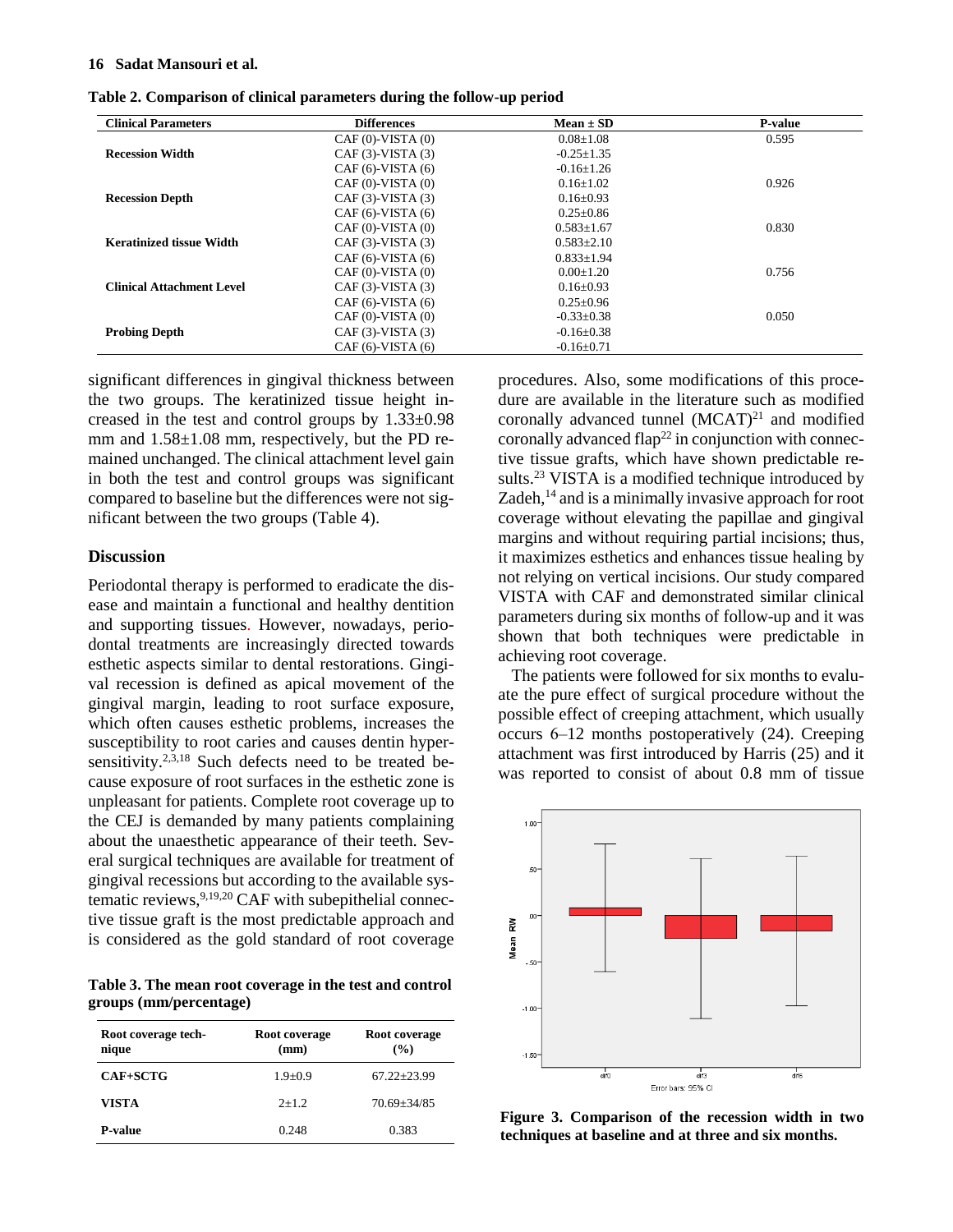| Clinical parameters' technique | RW               | RD         | КG              | CAL              | <b>PD</b>       |
|--------------------------------|------------------|------------|-----------------|------------------|-----------------|
| CAF+SCTG-                      | $-2.25 \pm 1.13$ | $.9 + 0.9$ | $.58 + 1.08$    | $-2+1.12$        | $0.16 \pm 0.38$ |
| VISTA                          | $-2+1.20$        | $2 + 1.2$  | $1.33 \pm 0.98$ | $-1.75 \pm 1.42$ | $0 \pm 0.6$     |
| <b>P-value</b>                 | 0.555            | 0.248      | 0.275           | 0.571            | 0.438           |

|  |  | Table 4. Clinical parameters (baseline and 6 months) in the test and control groups (mm) |  |
|--|--|------------------------------------------------------------------------------------------|--|
|--|--|------------------------------------------------------------------------------------------|--|

| Table 5. Comparison of the mean root coverage reports between our study and similar studies |  |  |  |  |  |
|---------------------------------------------------------------------------------------------|--|--|--|--|--|
|---------------------------------------------------------------------------------------------|--|--|--|--|--|

| Study                | <b>Test</b> | Control    | <b>MRC</b>                        | <b>CRC</b>                         |
|----------------------|-------------|------------|-----------------------------------|------------------------------------|
| <b>Current study</b> | VISTA+CTG   | $CAF+CTG$  | 70.69% (test)<br>67.22% (control) | 50% (test)<br>33% (control)        |
| Aroca et al          | MCAT+CTG    | $MCAT+CM$  | 71% (test)<br>90% (control        | $42\%$ (test)<br>85% (control)     |
| Zucchelli et al      | <b>MCAF</b> | <b>CAF</b> | 97% (test)<br>92% (control)       | 89.3% (test)<br>77.7% (control)    |
| Zuhr et al           | <b>TUN</b>  | <b>CAF</b> | 98% (test)<br>71\% (control)      | 28.6% (test)<br>$21.4\%$ (control) |

migration in the coronal direction but it does not happen all the time.

Several researchers such as Tozum et  $al^{26}$  and Zuhr et al<sup>17</sup> reported favorable results for root coverage in 75.5% and 71.8% of their cases, respectively, when CAF technique was applied. Our study showed 67.22% root coverage at six months, which was consistent with the findings of previous studies using CAF. One concern in CAF is the presence of vertical incisions, which can interrupt blood supply to the site. In addition, possible non-passive flap positioning may also lead to marginal recession, loss of tissue integrity and shrinkage of flap. In our study, the test group (VISTA) showed similar changes in clinical parameters to the control group (CAF) and both procedures showed the same efficacy although VISTA can be considered less invasive. These results are also similar to those reported by Zucchelli et  $al^{27}$  comparing CAF and modified CAF, which is an envelope flap with no vertical incisions.

## *Complete Root Coverage*

Complete root coverage is the ultimate goal of root coverage procedures (17), which can be influenced by multiple factors such as anatomical features, flap design, flap thickness and operator's experience and skill. In our study, CRC was 50% and 33% in VISTA and CAF groups, respectively. Zucchelli et al, <sup>27</sup> too, reported proper results regarding CRC in modified CAF compared to CAF (89.3% versus 77.7%). These results can be attributed to the probable benefit of eliminating the need for vertical releasing incisions and better vascularization in such procedures. George and Nisand<sup>28</sup> showed 50% CRC with the tunnel technique in conjunction with connective tissue graft, which is similar to the findings of our study in the VISTA group. Aroca et al<sup>21</sup> reported 42% CRC in the group utilizing MCAT plus collagen matrix and 85% CRC when they used MCAT plus connective tissue

graft at 12 months. These differences might be due to the use of connective tissue graft instead of collagen matrix in the control group. Zuhr et al<sup>17</sup> compared the tunnel technique with CAF and reported CRC of 78.6% and 21.6%, respectively. This finding also supports the possible superiority of the results with the use of minimally invasive procedures. 17

#### *Mean Root Coverage*

In our study, the MRC achieved was 70.69% and 67.22% in the VISTA and CAF groups, respectively; these values seem to be comparable to those reported by Zuhr et al, $^{17}$  who reported 98.4% MRC in the tunnel approach and 71.8% in CAF. The difference between the groups in the study by Zuhr et al can be attributed to the use of connective tissue in the tunnel group, which was not used in the control group. Similar differences were also reported in a study by Aroca et al, $^{21}$  when they compared MCAT with connective tissue ( $90\pm18\%$ ) and MCAT with collagen matrix  $(71\pm21\%)$  and the results were superior in connective tissue group.

A critical technical difference between the VISTA and other tunneling approaches and more classic procedures of gingival augmentation is the amount of coronal advancement of the gingival margin during the procedure. The VISTA approach used in our study combined with a connective tissue graft offers a number of unique advantages for successful treatment of gingival recession defects. The VISTA approach overcomes some of the disadvantages of intra-sulcular tunneling approach and the remote incision reduces the risk of trauma to the gingiva of teeth being treated.

Table 5 demonstrates the comparison of mean root coverage reports between our study and similar studies.

#### *Keratinized Tissue Dimensions*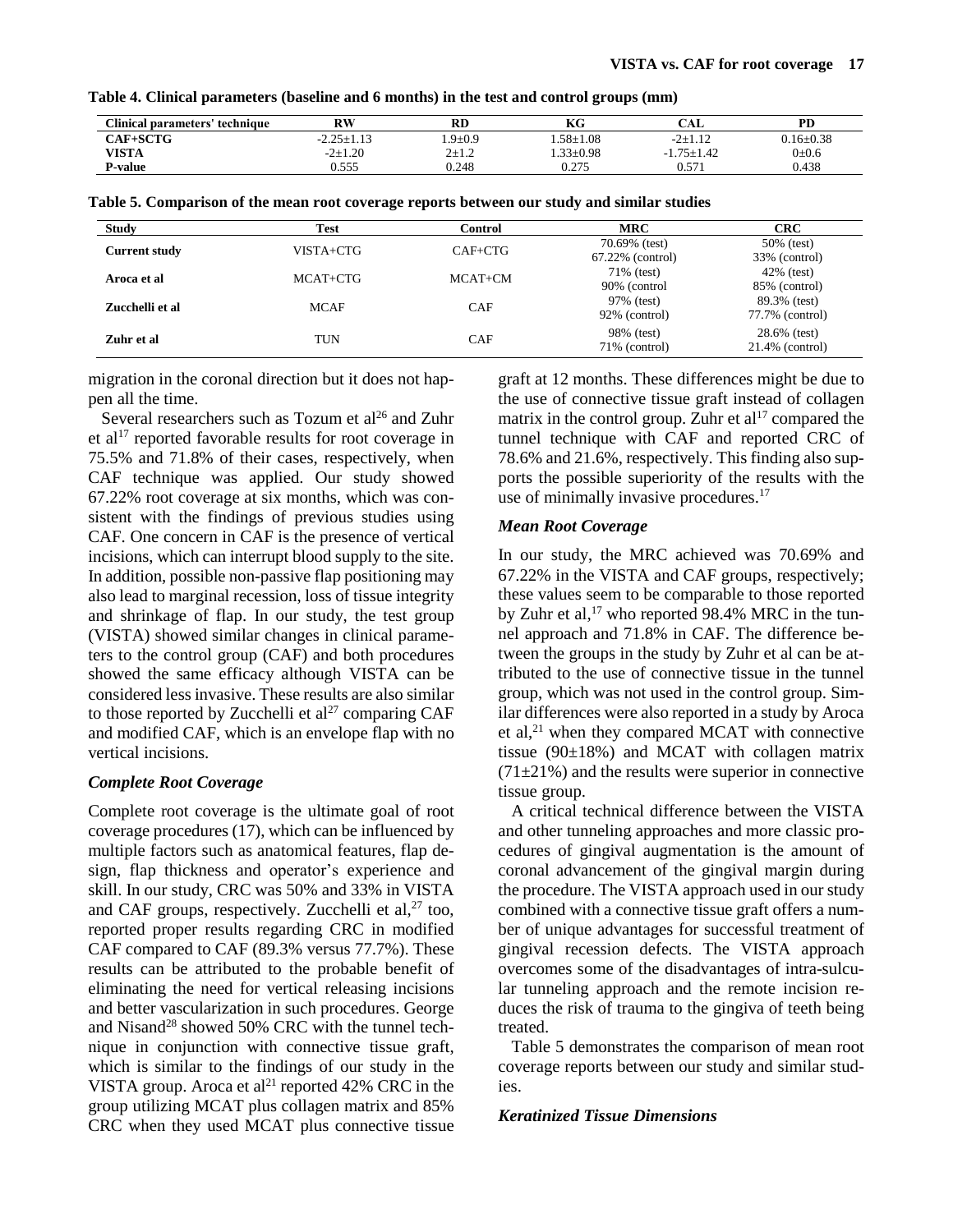

**Figure 4. Comparison of the recession depth in the two techniques at baseline and at three and six months.**

In our study, both groups showed increased KTW (1.33 mm in the VISTA group and 1.58 mm in the CAF group) and the difference in this regard was not significant between the two groups. Similar to the current study, differences were not significant either in the study by Aroca et al<sup>21</sup> (2.4 mm in MCAT<sup>+</sup> collagen matrix and 2.7 mm in MCAT<sup>+</sup> connective tissue). In the study by Zuhr et al, $^{17}$  improvement in KTW was significantly greater in the tunnel group compared to CAF and this difference can be related to the use of connective tissue in the tunnel group and not using it in the control group.<sup>17</sup>

#### *Clinical Attachment Gain*

Clinical attachment gains were 1.75 mm and 2 mm in our test and control groups, respectively; these values were comparable to those in studies by Aroca et al,<sup>21</sup>  $(1.9 \text{ mm}$  versus 1.4 mm) and Tozum et al<sup>26</sup> (77.1%) versus 56.4%). The possible reason for superior results obtained in our control group compared to other studies might be the use of connective tissue graft in conjunction with CAF.

By careful assessment of the results of studies using the tunnel approach in comparison with ours, it seems that higher mean coverage has been reported in the tunnel approach, which might be related to the elevation of a partial thickness flap in the tunnel approach versus VISTA, which may preserve more of the major blood vessels of the flap in contact with the graft. A higher level of blood supply to the area results in better nourishment of the graft. However, other factors may also play a role in this respect.

Also, differences between our study results and previous literature can be explained by Miller's classification. In Miller's classification, the height of



**Figure 5. Comparison of keratinized tissue width in the two techniques at baseline and at three and six months.**

the available papilla coronal to the CEJ at the mesial and distal aspects of tooth is not categorized. Only recession defects with sufficient amount of papillary height for flap adaptation were included in our study. Although this point has not been mentioned in most previous studies, its effect on the outcome is unpredictable.

Compared to the VISTA approach, one drawback of the tunnel technique is its limited ability to coronalize the flap, and insufficient graft coverage renders this technique almost unsuitable for recessions with a depth of  $>5$  mm.<sup>21</sup>

On the other hand, in the VISTA technique, all the detachments are subperiosteal and incisions are far from the gingival margin, which minimizes the risk of marginal tissue loss. Subperiosteal tissue detachment also enhances coronalization of the flap and prevents gingival margin stretching when the graft is located beneath the flap. 29,30 According to the results of our study, there was no significant apical migration of the gingival margin during the follow-up period.

In the original VISTA approach introduced by Homa Zadeh, <sup>14</sup> absorbable collagen membrane soaked in rhPDGF-BB/TCP composite was used, while in our study, we used connective tissue, which has advantages such as better circulation, lower immunologic reactions and higher cost-effectiveness. Also, compared to previous studies,  $9,31,32$  it is obvious that whenever connective tissue is utilized, the longterm stability of the results and the amount of tissue gain are more favorable.

Such researches are technique-sensitive and operative-sensitive; thus, precise execution, methodology,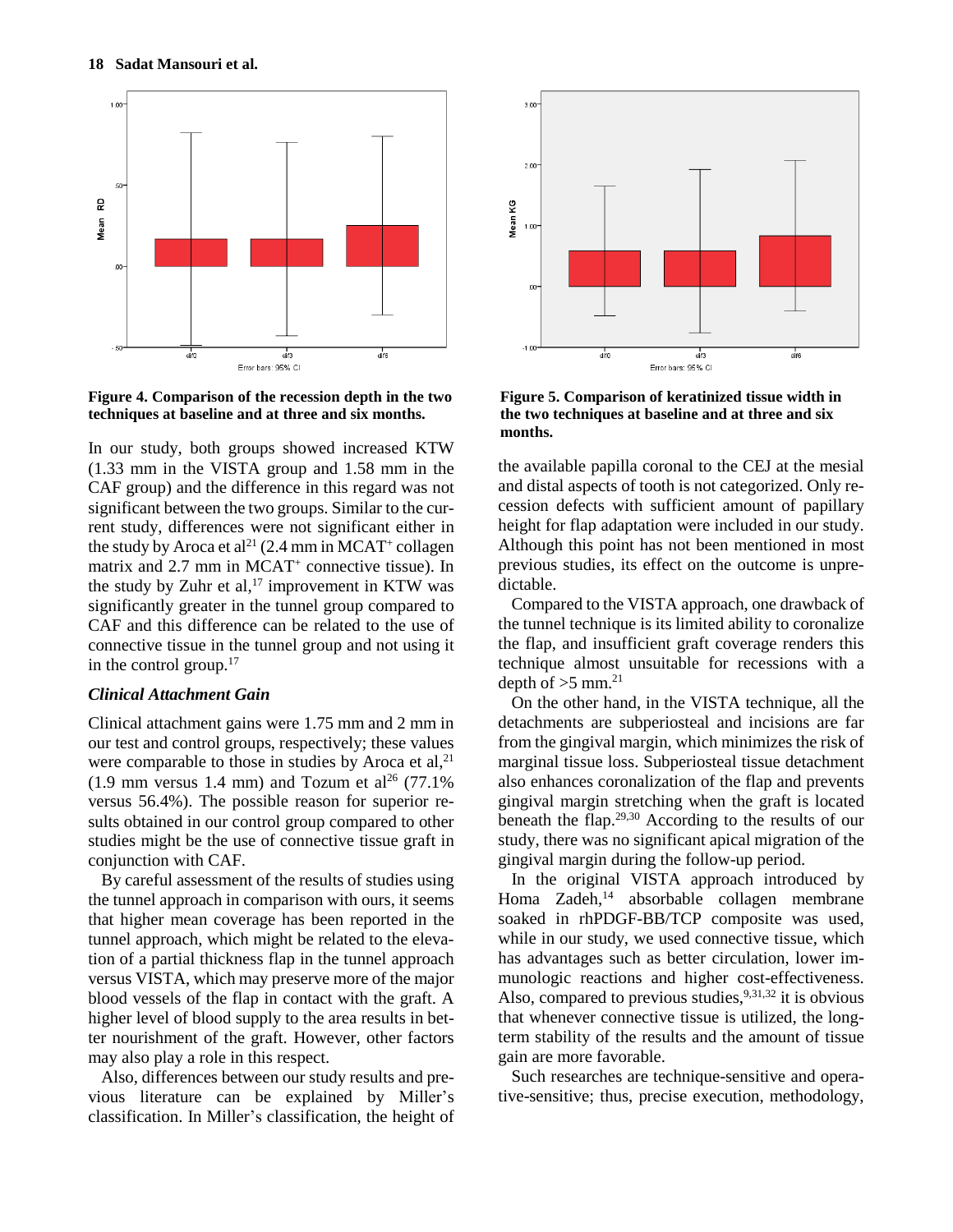

**Figure 6. Comparison of clinical attachment levels in the two techniques at baseline and at three and six months.**

diagnosis, treatment planning and case selection play a significant role in achieving optimal results.

VISTA can be considered as an ideal technique for root coverage that can be easily learned and has benefit over other procedures in terms of esthetics, less tissue manipulation and preserving tissue integrity.

#### **Conclusion**

In conclusion, VISTA, as a minimally invasive approach, was able to treat gingival recession defects and reduce their height and width, yielding results similar to those obtained by the use of CAF asthe gold standard procedure for root coverage.

#### **References**

1. Barros RR, Novaes AB jr, Grisi MF, Souza SL, Taba MJ, Palioto BD. A 6-month comparative clinical study of a



**Figure 7. Comparison of probing depths in the two techniques at baseline and at three and six months.**

conventional and a new surgical approach for root coverage with Acellular Dermal Matrix .J Periodontol 2004 Oct; 75 (10):1350-6

- 2. Rahmani, Lades MA. Comparative clinical evaluation of Acellular Dermal Matrix Allograft And Connective tissue graft for the treatment of gingival recession. J Contemp Dent Pract.2006 May 1;7(2):63-70
- 3. Hirsch A, Goldstein M, Goultschin J, Boyan BD, Schwartz Z.A 2- year follow-up of root coverage using subpedile tissue Allografts. J periodontal . 2005;76(8):1323-8.
- 4. Baer PN, Benjamin SD. Gingival grafts: a historical note. J Periodontol 1981;52:206.
- 5. Harlan AW. Discussion of paper: Restoration of gum tissue .Dental Cosmos.1907;49:591-8
- 6. Grupe HE, Warren RF, Repair of gingival defects by a sliding flap operation .J Periodontol 1956;27:92-95.
- 7. Cairo F, Pagliaro U, et al. Treatment of gingival recession with coronally advanced flap procedures: A systematic review .J of clinical periodontology.2008. 35:136-162
- 8. Chambrone L, Araujo, et al .Root coverage procedures for the treatment of localized recession-type defects .Cochrane Database Systematic Review.2009,CD007161.pub2
- 9. Buti J, Baccini M, et al .Bayesian network meta-analysis of root coverage procedures: ranking efficacy and identification of best treatment. J Clin periodontol 2013;40 :372-386.
- 10. Langer B, Langer L. Subepithelial connective tissue graft for root coverage. J Periodontol 1985;56:715-20
- 11. Nelson SW. The subraepithelial connective tissue graft. A bilaminar reconstructive procedure for coverage of denuded root surface. J Periodontol 1987;58:95-102
- 12. Raetzke PB. Covering localized area of root exposure employing the envelope technique. J Periodontol 1985;56397- 402
- 13. Zabaleguui I, Sicilia A, et al. Treatment of multiple adjacent gingival recession with the tunnel subepithelium connective tissue graft ;A Clinical report .Int .J Periodontics Restorative Dent 1999 Apr;19(2):199-206
- 14. Zadeh HH. Minimally invasive treatment of maxillary anterior gingival recession defects by vestibular incision subperiosteal tunnel access and platelet-derived growth factor, BB. Int J periodontics Restorative Dent 2011 Nov-Dec;31(6):653-60
- 15. Azzi R, Etienne D. Root coverage and papilla reconstruction by connective tissue graft inserted under a vestibular coronally advanced tunnelized flap .Journal de Parodontologie et Implantologie Oralee 17:71-77
- 16. O'Leary TJ, Drake RB, Naylor JE: The plaque control record. J Periodontol. 1972 Jan;43(1):38.
- 17. Zuhr O, Rebele S.F, et al. Tunnel technique with connective tissue graft versus coronally advanced flap with enamel matrix derivative for root coverage: a RCT using 3D digital measuring methods. Part 1 clinical and patient-centered outcomes. J Clin Periodontol 2013;41:582-592.
- 18. Sanges G, Gjermo P. Prevalence of oral soft tissue lesions related to mechanical tooth cleaning procedures.Community Dental Oral Epidemiology 1976 4:77-83
- 19. Cairo F, Nieri M, Pagliaro U. Efficacy of periodontal plastic surgery procedures in the treatment of localized gingival recession: A systematic review. J Clin Periodontol 2014;41(supp.15)
- 20. Moghaddas H, Esfahanian V, Moghaddas O. Efficacy of subepithelial connective tissue grafts in the treatment of Miller's Class I and II gingival recessions. Journal of Isfahan Dental School 2011; 7(3): 337-353.
- 21. Aroca S, Molnar B, et al. Treatment of multiple adjacent